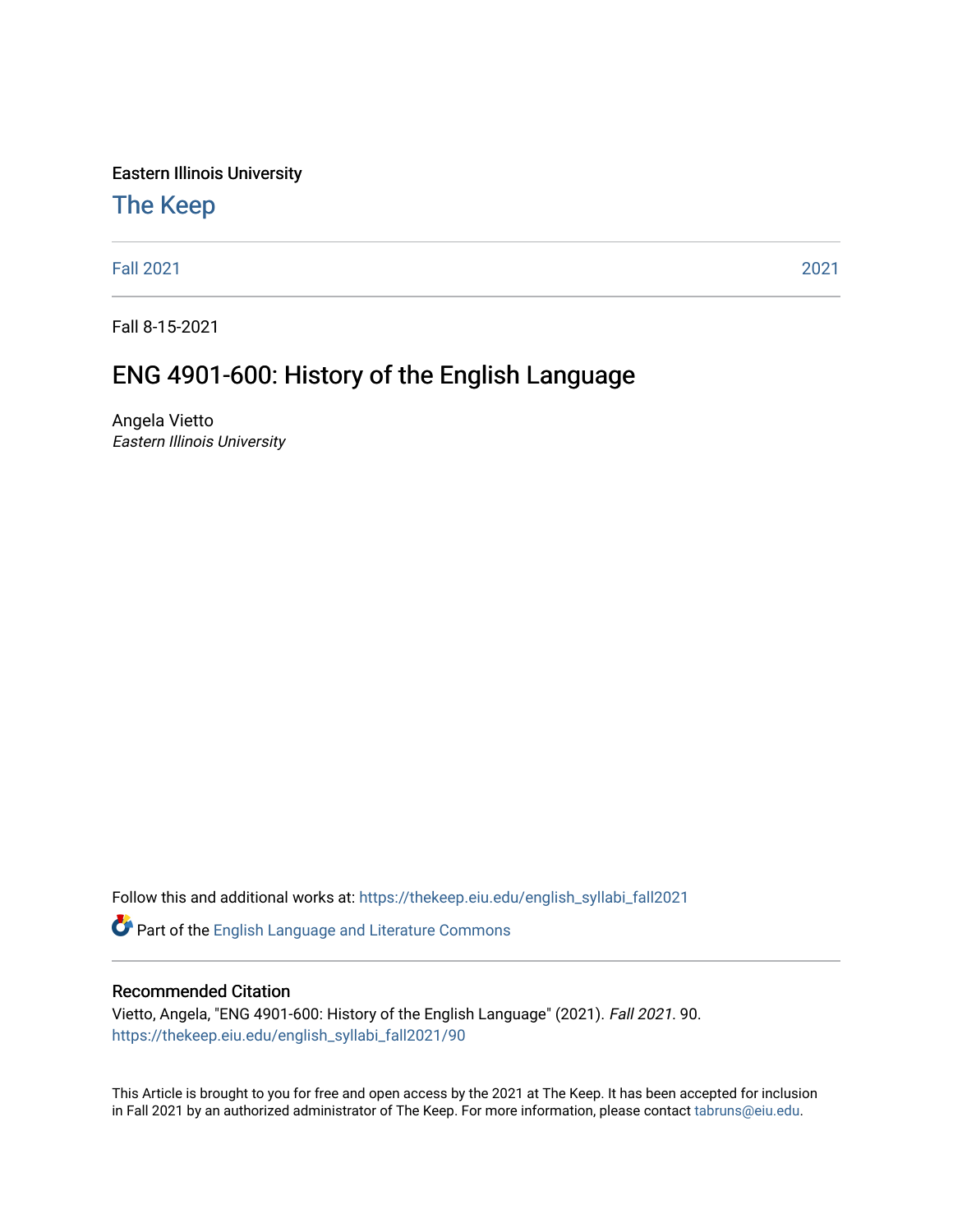# **English 4901: History of the English Language Fall 2021**

Prof. Angela Vietto Office hours: By appointment, online or in the office:<https://calendly.com/vietto/30min> Office landline 217-581-2428 Cell 217-549-3203 (feel free to text between 9 am and 9 pm)

**Course Description:** English is a living language, one that has changed over time and has developed many variations based on the global spread of the language. In this course we will explore the forces that act on languages to generate such changes, the specific history of English, and the political and social forces acting on it. We will pay special attention to the contemporary varieties of English in the United States and to the social and political debates surrounding our contemporary language. (The official course description from the catalog reads pithily: "Historical, geographic, and social dialects of English; phonological changes and other alterations in the structure and vocabulary of the English language.")

**Texts:** We will have no texts from TRS. A variety of resources will be available in D2L. In addition, I will be relying on Baugh & Cable's *A History of the English Language*, which I recommend as the best basic reference if you want one in your personal library. **Note about research sources:** While I will sometimes give you (carefully vetted) external sources found online, please be aware that there is a great deal of misinformation about language generally and English specifically available online. I'll discuss a bit more about the problems here in the early weeks of the course. For now, just be cautious.

**Learning Objectives:** The course is intended to enable you to do the following:

- 1. Explain how and why a living language like English changes over time.
- 2. Describe major changes over time in English syntax, sound, and lexicon.
- 3. Analyze attitudes about language change and correctness in the context of historical and linguistic knowledge about the history of English.
- 4. Describe the history of the idea of a "standard" English and explain its relation to other varieties of English.
- 6. Describe the influence of other languages on English and provide evidence for the importance of that influence.
- 7. Apply your knowledge of the history of English to relevant current discussions, such as educational policy, pedagogical practice, social policy, or your own writing.

**Student Disability Services:** If you are a student with a documented disability in need of accommodations to fully participate in this class, please contact Student Disability Services (SDS). All accommodations must be approved through SDS. Please stop by McAfee Gym, room 1210 or call 217-581-6583 to make an appointment.

**Academic integrity:** Students are expected to maintain principles of academic integrity and conduct as defined in EIU's Code of Conduct (http://www.eiu.edu/judicial/studentconductcode.php). Violations will be reported to the Office of Student Standards

**The Student Success Center:** Students who are having difficulty achieving their academic goals are encouraged to contact the Student Success Center (www.eiu.edu/~success) for assistance with time management, test taking, note taking, avoiding procrastination, setting goals, and other skills to support academic achievement. The Student Success Center provides individualized consultations. To make an appointment, call 217-581-6696, or go to McAfee Gym, Room 1301.

**The Electronic Writing Portfolio:** Any written project of 750 words or longer written for this class would be suitable for submission to the EWP. Submissions must be made by the last day of finals week at the end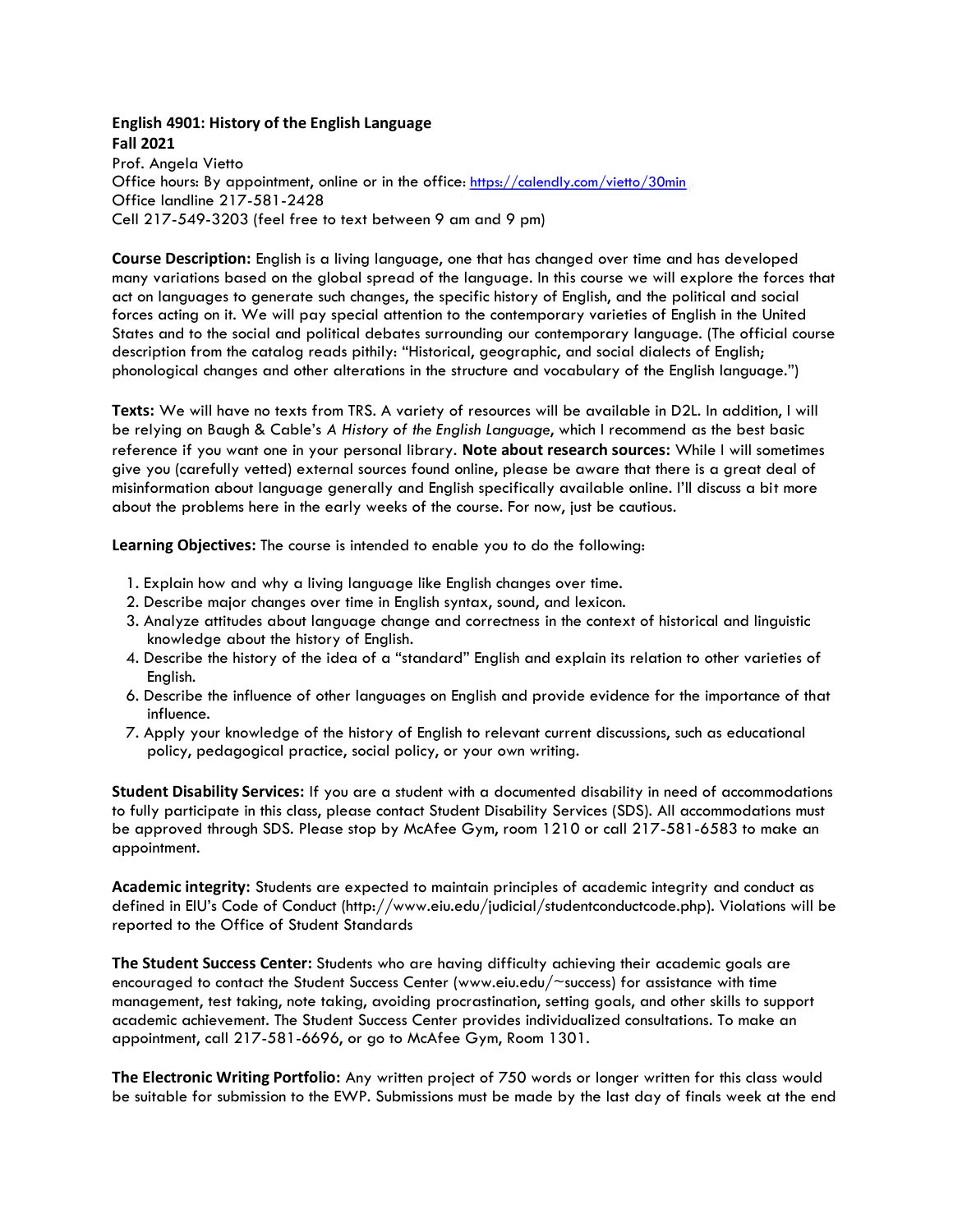of the semester. Earlier deadlines apply for graduating seniors. *Note: The EWP requirement applies to undergraduate students only.*

**The English Department Statement on Plagiarism:** Any teacher who discovers an act of plagiarism— "The appropriation or imitation of the language, ideas, and/or thoughts of another author, and representation of them as one's own original work" (*Random House Dictionary of the English Language*) has the right and responsibility to impose upon the guilty student an appropriate penalty, up to and including immediate assignments of a grade of F for the assigned essay and a grade of F for the course, and to report the incident to the Office of Student Standards. Respect for the work of others should encompass all formats, including print, electronic, and oral sources.

**Writing Center:** I encourage you to use EIU's Writing Center located at 3110 Coleman Hall. This free service provides one-to-one conferences with writing center consultants who can help you with brainstorming, organizing, developing support, documenting your papers, and working with sentence-level concerns. The writing center is open to help any student from any major at any stage of his or her writing process, and its system of one-to-one conferences demonstrates value and respect for individual writers, all of whom can benefit from feedback about their works in progress. Scheduling information is provided via the Writing Center link on the home page of our course.

**English Teacher Education Majors:** Students seeking Teacher Certification in English Language Arts should provide each of their English Department professors with a copy of the yellow form called "Application for English Department Approval to Student Teach" before the end of the semester. These forms are available online here: <https://www.eiu.edu/english/machform/view.php?id=19831>

.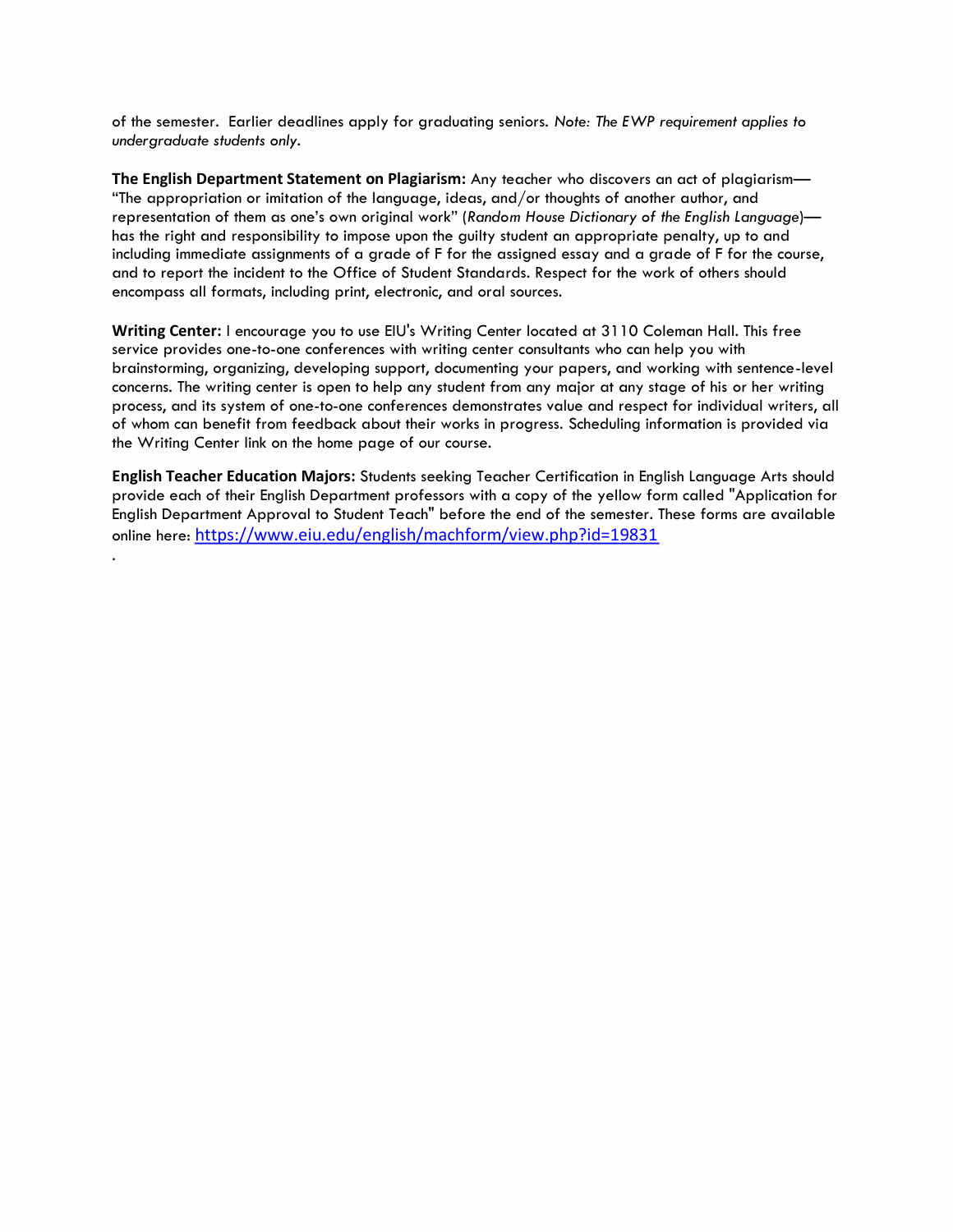**Graduate Students and Undergraduates:** This course is open to both upper-division students at the undergraduate level and to graduate students. Like all courses at the 4750- 4999 level, the course has some additional expectations for graduate students. Specifically, graduate students will be asked to make greater use of secondary research sources and, where appropriate, primary sources in exercises as well as in the final project (again, these additional requirements will be listed in the instructions for the individual assignments).

**Assignments, Deadlines & Extensions:** If an emergency arises and you must miss a deadline, please let me know, preferably by text message, before the deadline and simply ask for an extension. If you do this—again, before the deadline—there will be no penalty to your grade. I don't even ask why you need extra time; we all know that life happens, and I trust that you will only ask for extensions when you really need them.

# **Grading & Assignments Final Grading Scale**

| Discussion postings | 30%    | 90-100%          |
|---------------------|--------|------------------|
| Quizzes             | .0%    | $80 - 89.99\%$   |
| Exercises           | $30\%$ | 70–79.99%        |
| Final project       | 20%    | 60–69.99%        |
| Final exam          | 10%    | 59.99% and below |

# **About the exercises (more detailed instructions will be provided in D2L)**

*Exercise 1: Biography of a Word.* We will go beyond simple etymology, to consider the life-journey of a word, from birth to the present. We'll examine some models by linguists and students to help you see the possibilities, and use some tools for researching a word that might be new to you.

*Exercise 2: History of a Grammar Rule.* Here we will focus on the development of prescriptive grammar; for your given grammar "rule," you will seek its earliest formulation in print and explore its evolution and/or rising and falling fortunes over the centuries.

*Exercise 3: Exploring a Contemporary Variety of English.* You will select a contemporary variety of English and learn as much as you can in the short time available about the variety's special features (structure, morphology, and lexicon).

**Final project:** This will be your opportunity to do just about anything you want in the way of applying content (and additional related research) from our course in a way that is meaningful to you. I anticipate that most projects will fall into one of three categories: analytic, pedagogical, or creative. Additional guidelines and suggestions are provided in D2L.

# **Schedule**

*Note: Each module includes at least one video lecture, additional video or written resources, and possibly a quiz. For specific deadlines, see the checklist for the module or the course calendar.*

Week 1 Aug 23 – 29

**Module 1: Introductions, course, class members; basic linguistic terms and concepts Module 2: PIE, the Indo-European language family, and Old English**

Week 2 Aug 30 – Sept 5